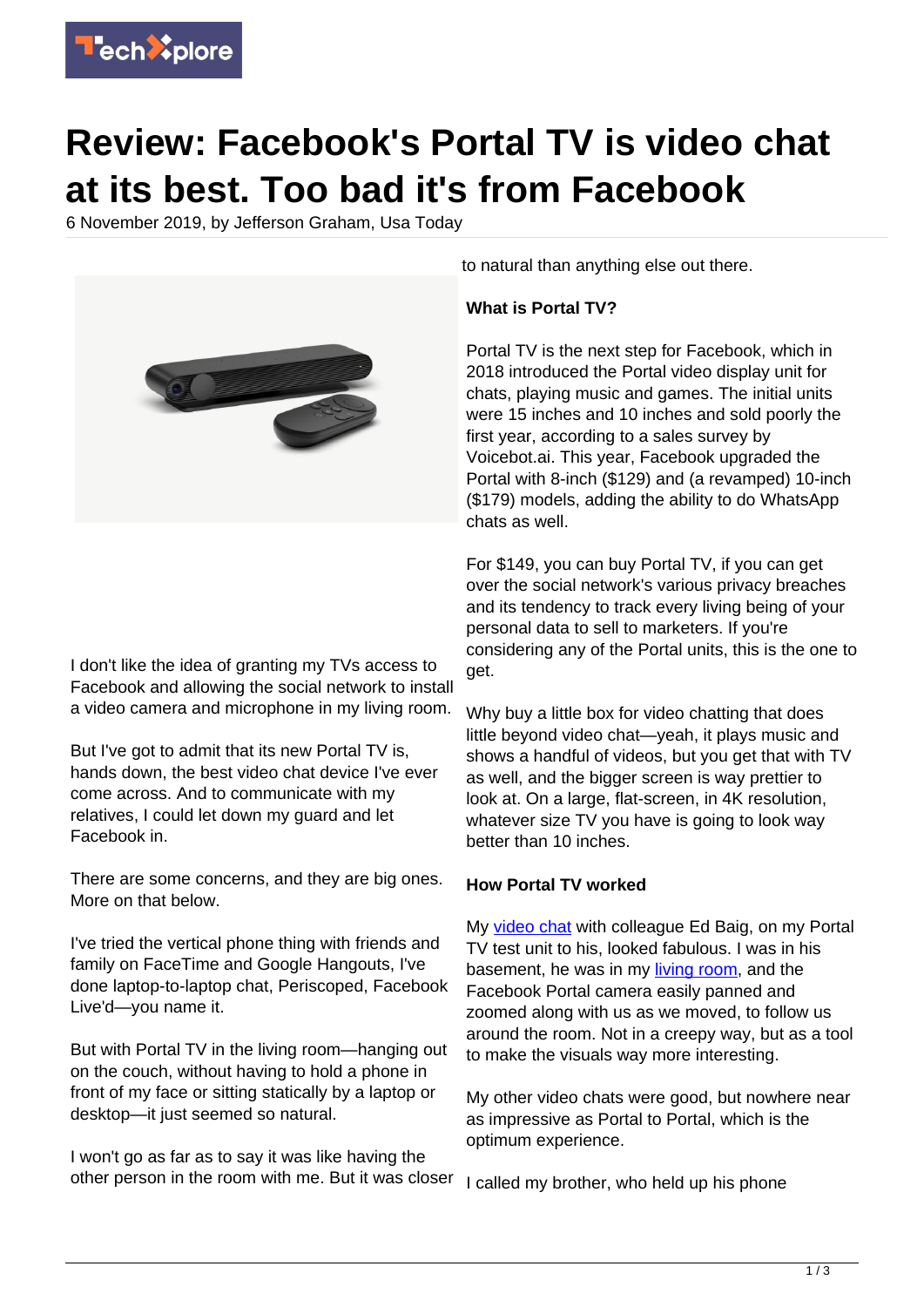

vertically cropping out half of the image, which is what happens when the camera isn't held horizontally. When I called U.S. TODAY colleague Trevor Hughes. He was in front of his laptop, in horizontal, thank you, and that was great. But he was stuck behind a desk, while I was free to roam around.

If you're considering Portal TV, you'll really want two of them. (Facebook offers a \$50 discount if you buy two, so the total bill would be \$250 plus tax.)

Setup is easy, although—spoiler alert—you'll need to also spring for an accessory HDMI cable if you don't already have one, as the unit doesn't come with it. Once Portal is plugged into electricity, and the HDMI connects you to the TV, you're most of the way there. Just log into your Facebook account, [portal.facebook.com/products/portal-tv/](https://portal.facebook.com/products/portal-tv/) connect Portal to Alexa as well if you'd like to use it, and you'll be good to go.

## **But, still, there are concerns**

Facebook knows it has privacy issues to contend with. The unit is "private by design," Facebook says on its website. To appease concerns about that always-on [video camera,](https://techxplore.com/tags/video+camera/) the Portal has a cover that can slide over the camera when not in use—if you remember to do that.

Don't think for a minute, though, that Facebook isn't monitoring you at home. When you connect on a [video call](https://techxplore.com/tags/video+call/), "we collect information in a similar way to other Facebook products," the social network notes. For instance, it notes that you've made a call, who you called and where, and which other Portal apps (which include Pandora and CBS All-Access) have been opened and used. That "may be used to inform the ads you see across Facebook," the company admits.

Facebook says it does not listen to, view or keep the contents of your [video](https://techxplore.com/tags/video/) or audio calls on Portal, "so nothing you say on a Portal call is used for advertising."

However, it also says that when you use the "Hey, Portal" wake words, it records and transcribes your commands and invites users to go to their Portal settings to delete them.

But in typical Facebook fashion, it makes it nearly impossible to opt-out, by sending you to a computer or mobile device to type in a code that's such a hassle, you give up on the spot.

And if you think Facebook isn't tracking who you call, just check out this screenshot below, which spells out in pretty graphic terms Facebook's intentions. Hello, Trevor!

Oh, if only Apple, without all this privacy baggage, had created the product instead.

Portal TV is available at Facebook's online store, Best Buy, Bed, Bath & Beyond and Amazon.

#### **More information:**

(c)2019 U.S. Today Distributed by Tribune Content Agency, LLC.